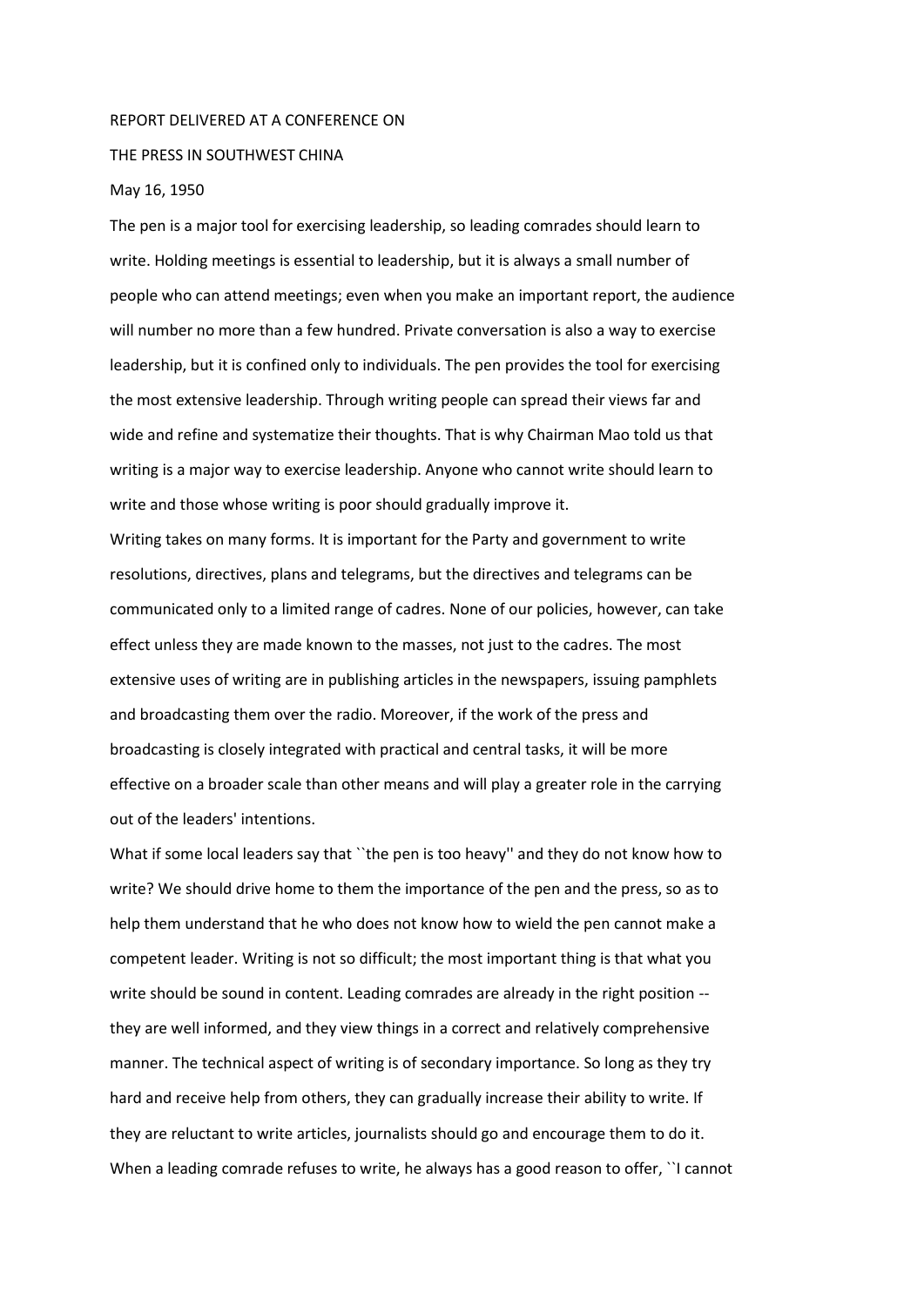write'' or ``I have no time to write.'' Then you should go to him and suggest, ``You do the speaking; I will do the writing.'' Or, you can ask someone who has a close contact with the leader and can write to do the writing. The best way, however, is for leading comrades themselves to write; journalists can then volunteer to help, and they should make plans for people to contribute articles to their newspapers. In this way we can progressively make it possible for leading organs and leading comrades to wield and exercise leadership over the newspapers. A well-run newspaper meets three requirements: it deals with practical matters, maintains close ties with the masses and makes criticism of others and itself. The fulfilment of these requirements depends on our leadership; otherwise, the newspaper will turn into a ``recorder'' and its news will carry no weight. Therefore, running a newspaper successfully presupposes leadership. Local newspapers should be made a success, too. The Xinhua Daily has been making progress lately. Newspapers should carry the general news released by the central news agency, but local papers do not necessarily have to use all the material released by the head office of the Xinhua News Agency. Instead, they should select, rewrite, condense or improve it, as appropriate. They should also consider whether readers have enough time to read so much news and whether they can understand the views contained in their newspapers. Compared to the leading newspapers, some local newspapers are more practical and suited to the needs of the people, their style is livelier and their language is easier to understand. Of course, leading newspapers must be published in the places where they are needed, such as in big cities, but this is not necessary in every locality. Newspapers should cover the practical matters of life and the central task at a given time and place. Dispatches from the head office of Xinhua News Agency should get primary consideration, and they may be easily edited. Leading comrades and those working on the newspapers should concentrate on local news and give wide coverage to the local people's work and life. Local newspaper offices should keep in constant touch with leaders so as to keep their guidelines in conformity with the current local tasks. Not long ago Xinhua Daily carried a special commentary on the suppression of bandits. Its main theme was a criticism. Was it correct? Yes. Was it appropriate at that time? No. To judge correctness, we should take into account time, place, circumstances, and other factors. When our troops had achieved some success in suppressing bandits through their arduous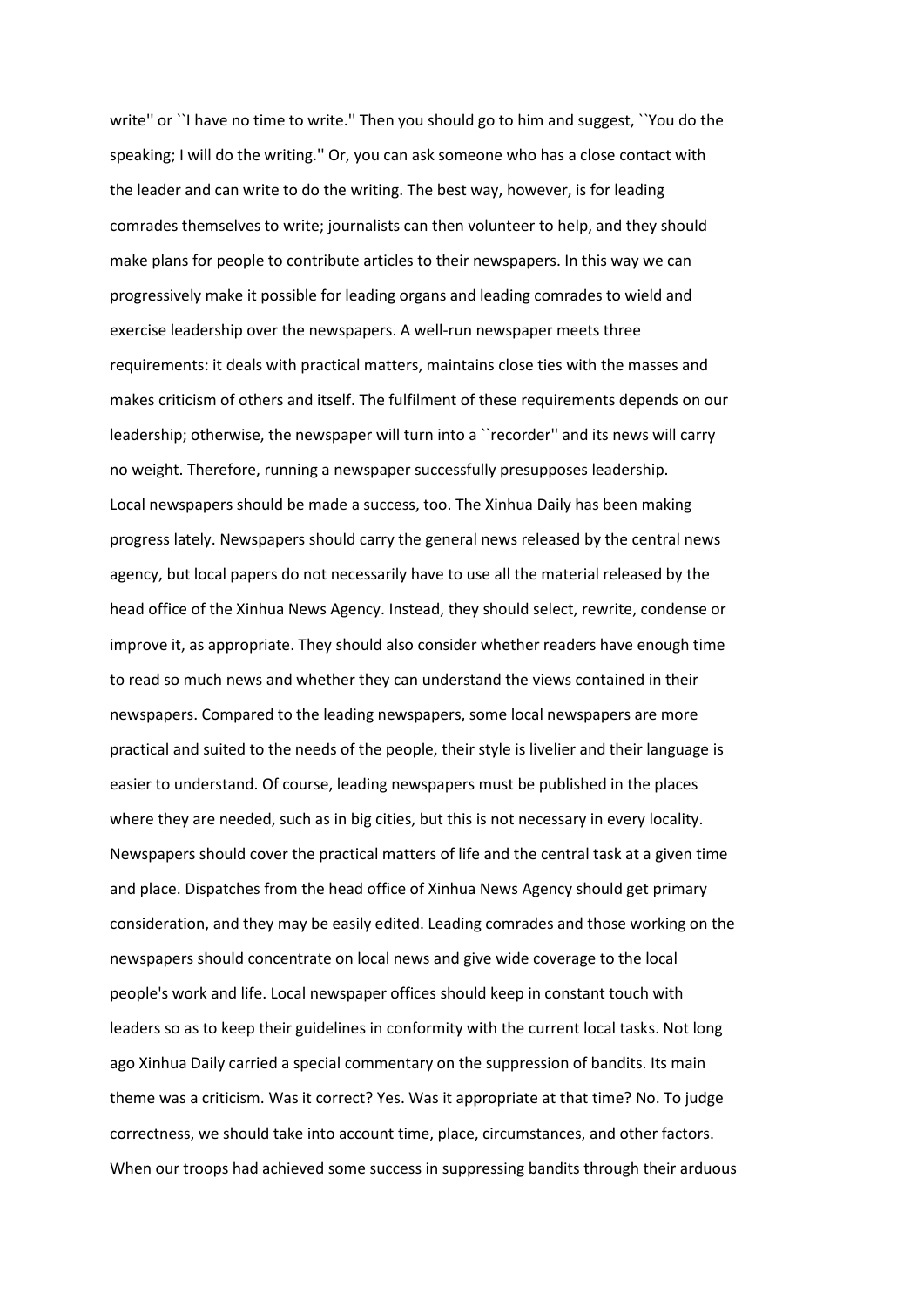and bitter struggle, it was an inappropriate time to be critical. A month earlier it would have been appropriate. This shows that our comrades lacked adequate understanding of the actual suppression of bandits. Today the newspapers are more influential than in the past, so the result would be unthinkable if they publish something incorrect. Over the past few years only a few cadres were reading newspapers, but this has changed. People trust the newspapers and try to follow what they say. After a newspaper criticizes mistakes in one place, the same mistakes will quietly be corrected in many others. That is the function of the newspapers. Many people look to the newspapers to find out the attitude of the Communist Party and the policies of the People's Government. They seek from the newspapers solutions to their own problems. Precisely because cadres and the masses all value our newspapers, we must exercise discretion.

What are the central tasks of Southwest China today? For the area as a whole, the central tasks are: one, to suppress bandits; two, to fulfil the quotas for public grain, taxes and bonds; three, to exercise leadership in production (mainly agricultural production); and four, to regulate industry and commerce and give relief to the unemployed. To accomplish these tasks, both people's and peasant conferences should be convened. The next step is to reduce land rent this winter and next spring, also a task which applies to the whole area.

What has been accomplished so far towards fulfilling these tasks? Regarding the suppression of bandits, Sichuan Province has a wealth of valuable experience that should be reported in the newspapers, provided we do not give away our tactics. The newspapers should publicize our policy of combining this suppression with leniency towards the bandits, that is, the main criminals shall be punished without fail, those who are accomplices under duress shall not be punished, and those who render meritorious service shall be rewarded. What do we mean when we say that those who are accomplices under duress shall not be punished? It means they should be exempted from punishment, but some accomplices have been released without interrogation, and this is a mistake. They should at least be educated and confess their crimes before they are released on bail. Generally speaking, the suppression of bandits in Sichuan has been successful. Things are different in Guizhou and Yunnan provinces. The newspapers must grasp the special characteristics of each area. This is in the nature of the guiding function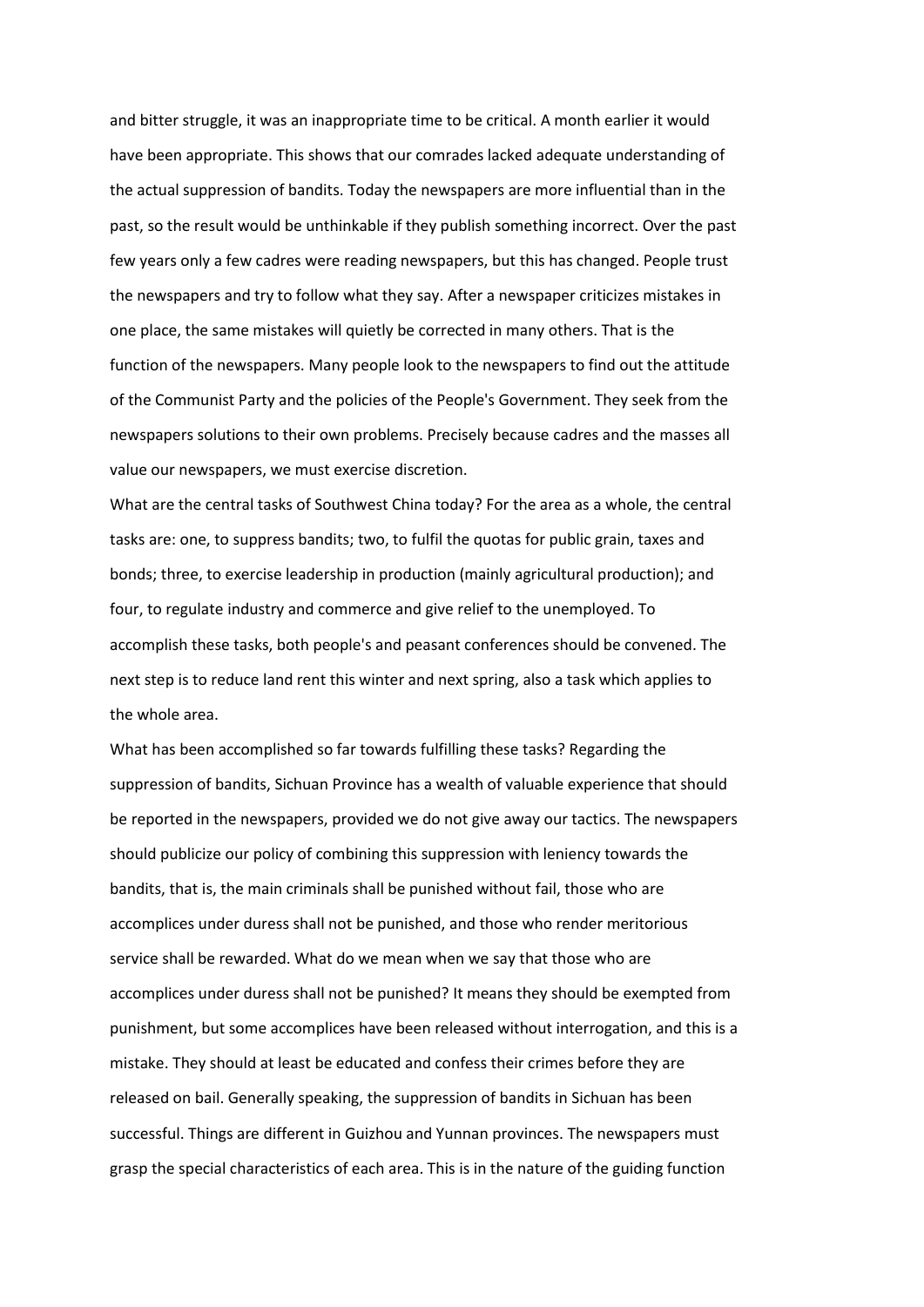of newspapers.

Collecting public grain always starts off with a fanfare and ends up in failure. Wanxian County has found a fairly appropriate solution to this problem. We should praise their methods and introduce them to other areas. This is the way we exercise leadership. The newspapers should guide the collection of public grain by means of commentaries, editorials and a series of news reports.

The guidance of production on the whole is not bad. Chairman Mao stressed that production in new areas should be kept at the same level as before and should not drop, while in the old liberated areas it should increase. This is no easy job. At present, the peasants are more enthusiastic about production, but they should not be encouraged to reclaim wasteland, because they will have to fell trees for the purpose, and the major problem in Sichuan now is the scarcity of wooded areas. It was reported that in some localities some rich tenant-peasants had redistributed their land to poor peasants, and allegedly, voluntarily. This should not be commended in editorials or publicized through news reports. Discretion is one of the main policies for dealing with matters of production. Therefore, we should be careful when dealing with matters about which we are uncertain -- examining them first or writing something in their favour, while, at the same time, pointing out what dangers may be involved, so that people can consider them from a different angle. This is also a way to exercise leadership.

The regulation of industry and commerce chiefly involves the cities. Our policy is to regulate the relations between the workers and their employers to benefit both of them; otherwise it will harm the entire national economy. We should support private industry and commerce beneficial to the national economy and the people's livelihood, encouraging private enterprises' enthusiasm for production. Capitalists, on their part, should improve management and reduce costs. Recently the newspapers reported on some privately run cotton mills that have managed to solve their difficulties. This is the correct thing to do, since holding up exemplary private enterprises is a way to exercise leadership over private enterprises. We should give assistance to progressive and promising private enterprises and encourage those that have no future to manufacture other products. The regulation of industry and commerce involves three aspects: the capitalists, the work force and the state, and it must facilitate the development of the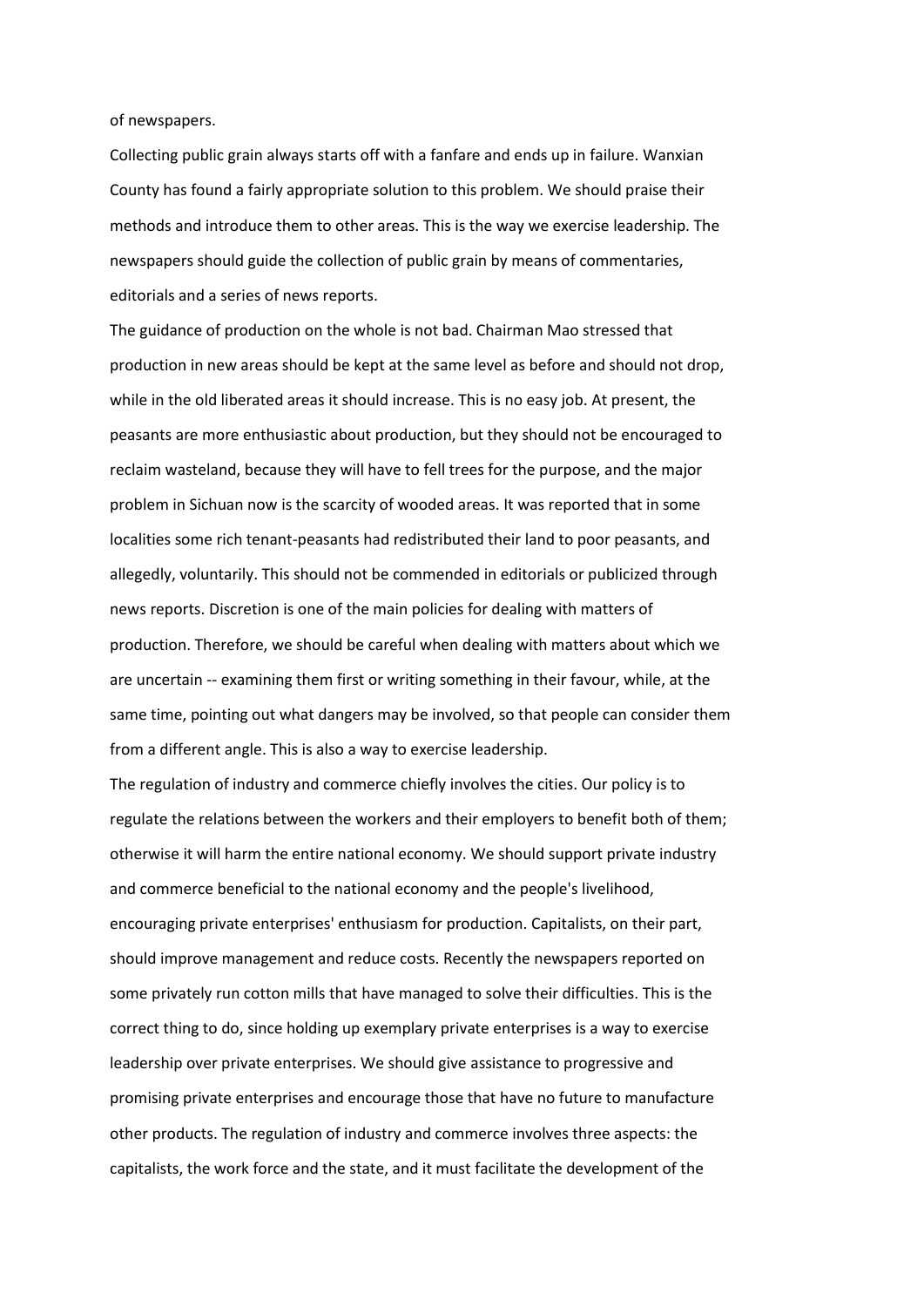productive forces. The Communist Party works for the development of the productive forces; to do otherwise would run counter to Marxist theory. In Shanghai a bale of cotton yarn sells for five million yuan, and here it costs nine million. Who will buy it at such a high price? We cannot allow the erection of tariff barriers in the Three Gorges area, which would lead to the setting up of a feudal separatist regime there again. It is said that some industrialists and businessmen don't like our policies and yet, at the same time, they are truly trying to remould themselves. That is fine; they will see that our policies are beneficial to them in due course. Since we are in the midst of great reform, some destruction is unavoidable. Enterprises that are managed in a very irrational manner will go bankrupt and so will those engaged in speculation and profiteering. There is no future for the manufacture of joss sticks, candles and paper money burned as offerings to the dead and other articles of superstition. The production of some articles, such as cosmetics, should be reduced for the present, but may be increased ten years from now. We should properly guide the development of industry and commerce. Stable prices are beneficial to them; recently loans have been made on this basis. We should provide guidance to and specify the use of loans. For instance, the two billion yuan plus lent to the Minsheng Company was specified for buying coal and repairing ships, thus helping solve some production problems in the coal and machine-building industries. Supervision is necessary to make sure that loans are all used appropriately, otherwise anarchy would arise. Some enterprises have turned out products in excess of demand, finding no market for them, so they should stop to manufacture other products under guidance. Unemployment is mainly a problem in the big cities. It is said there are 50,000 unemployed people in Chongqing (out of a total of 250,000 workers), 10,000 in Guiyang (out of 30,000) and 20,000 in Chengdu. Proper arrangements should be made for these unemployed workers and they should receive relief from the government. Solving these problems chiefly depends on the convening of conferences of people from all circles, which provide the best and principal means of maintaining links with the masses. It is necessary to conduct rectification among cadres, with emphasis on combatting bureaucratism and authoritarianism. This includes both ``busy work bureaucratism'' and ``push comes to shove authoritarianism''. The Central Committee will soon promulgate a land law and people of all social strata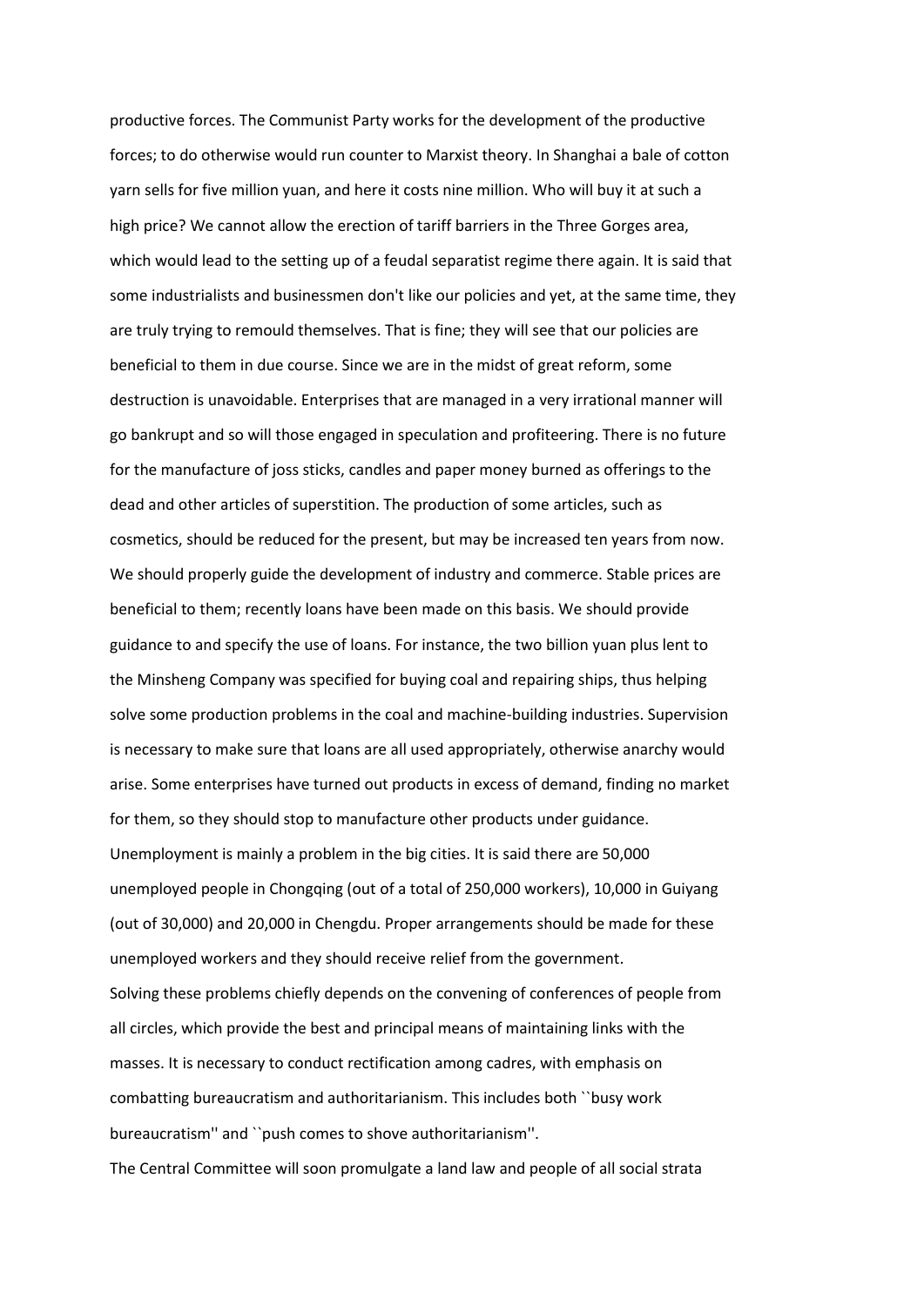should be encouraged to study it, because it involves everybody. Careful study will prepare people for this year's reduction of land rent rates and next year's agrarian reform. The newspapers should organize study and discussion of the law to enable people inside and outside the Party to understand it. ``With many eyes watching and many fingers pointing'' and with everybody studying and coming to understand the law, cadres will not dare to act irresponsibly. This is a good thing for the leadership as a whole. All the tasks mentioned above require leadership exercised by way of the newspapers. We should concentrate on the outstanding issues, sometimes devoting a whole page to one issue or spending a month to explain the tasks and help bring about their fulfilment by publishing a series of commentaries and editorials. That way people will take note of them. The effect of newspapers depends on quantity as well as quality of the articles they carry. By quality we mean accuracy, to which must be added greater quantity. When everyone follows this principle, our newspapers will carry weight.

Lately, Xinhua Daily has improved when it comes to criticizing others and itself. In the past it reported only the good news and not the bad. Now it also reports bad news, which is good for counteracting conceit and apathy. A newspaper's power lies mainly in its criticism of others and in self-criticism. Some newspapers have been praised by the Central Committee chiefly because they were successful in this respect and in making a clear distinction between what is right and what is wrong and between what should be done and what should not. When criticizing a mistake, the newspapers should make use of typical cases throughout, while pointing out the positive orientation, sometimes purposely contrasting the good with the bad. Only in this way can criticism or selfcriticism be effective, showing that it is intended for the purpose of improving work, rather than just for the sake of criticism. What is meant by "liveliness"? This has nothing to do with the length of an article, but means that the account is written in a lively style and with a conclusion. Some newspapers only expose the problems and fail to follow up on their solution. Of course, a lot of descriptive details are unnecessary. Since we have seriously fallen short in criticism and self-criticism, we should make a greater effort in this area. Leaders of Party committees and governments should fully support reporters in writing critical articles. Nowadays, few people dare to say what they think, so we should encourage people to speak. When necessary, we should also point out and refute false